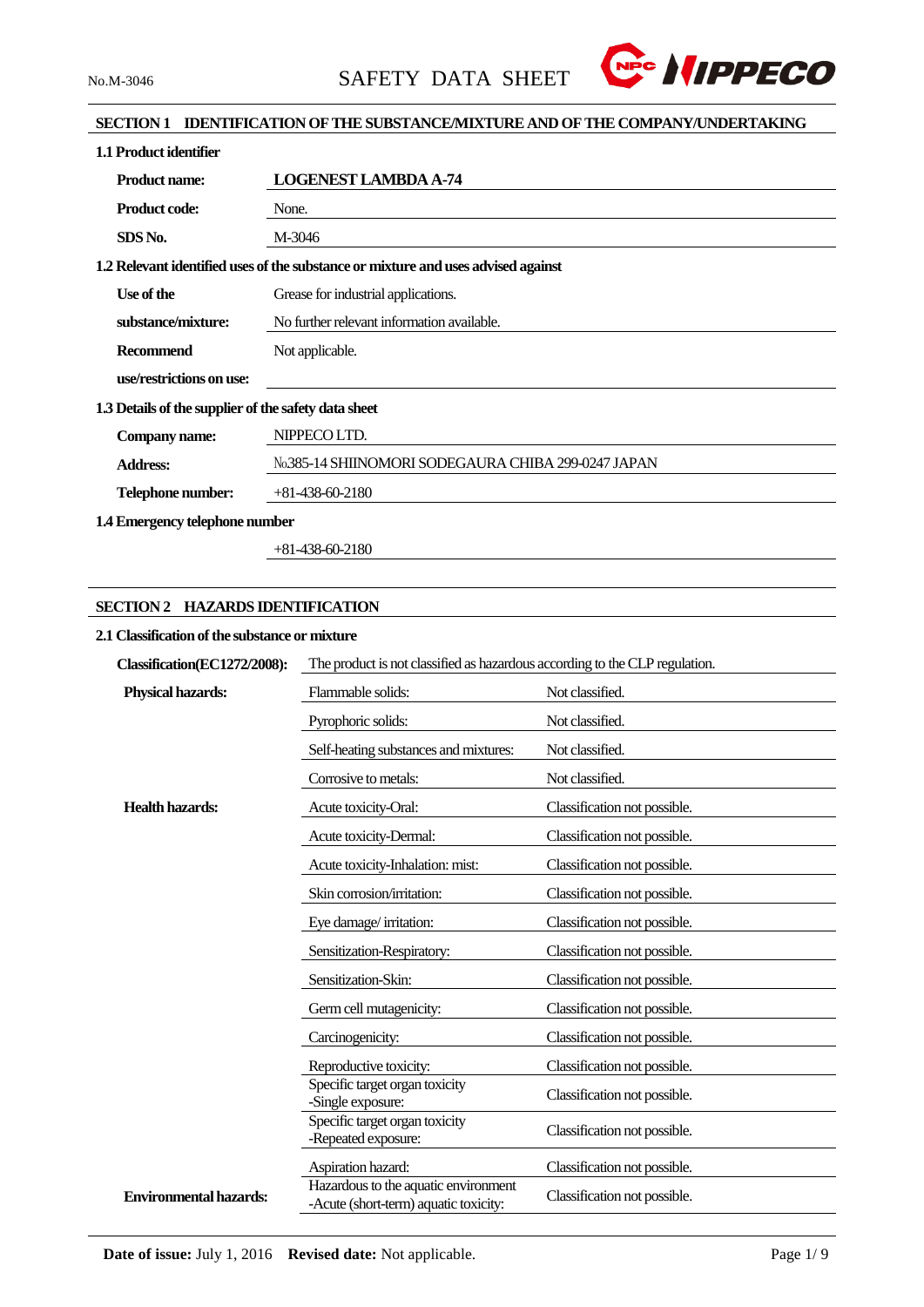

|                                            | Hazardous to the aquatic environment<br>Classification not possible.<br>-Chronic (long term) aquatic toxicity: |  |  |  |
|--------------------------------------------|----------------------------------------------------------------------------------------------------------------|--|--|--|
|                                            | The hazards without the above mention are "Not applicable" or "Classification not possible".                   |  |  |  |
| Classification(OSHA HCS 29 CFR 1910.1200): |                                                                                                                |  |  |  |
|                                            | The product is not classified as hazardous according to OSHA GHS regulations within the                        |  |  |  |
|                                            | <b>United States.</b>                                                                                          |  |  |  |
| 2.2 Label elements                         |                                                                                                                |  |  |  |
| Hazard pictogram(s):                       | No pictogram.                                                                                                  |  |  |  |
| Signal word:                               | No signal word.                                                                                                |  |  |  |
| Hazard statement(s):                       | No hazard statement.                                                                                           |  |  |  |
| Precautionary statement(s):                |                                                                                                                |  |  |  |
| <b>Prevention:</b>                         | Not required.                                                                                                  |  |  |  |
| <b>Response:</b>                           | Not required.                                                                                                  |  |  |  |
| Storage:                                   | Not required.                                                                                                  |  |  |  |
| Disposal:                                  | Not required.                                                                                                  |  |  |  |
| 2.3 Other hazards                          |                                                                                                                |  |  |  |
| Other hazards which do                     | Oil mist or vapors from this material at high temperatures (above $260^{\circ}$ C) may irritate respiratory    |  |  |  |
| not result in classification:              | passages.                                                                                                      |  |  |  |
|                                            | Inhalation of decomposition products of this material may cause polymer fume fever, a                          |  |  |  |
|                                            | temporary flu-like illness accompanied by fever, chills, and sometimes cough, of                               |  |  |  |
|                                            | approximately 24 hours duration.                                                                               |  |  |  |
|                                            |                                                                                                                |  |  |  |

### **SECTION 3 COMPOSITION/INFORMATION ON INGREDIENTS**

**Substance/mixture** Mixture

| Ingradient(s):       |              |              |          |              |               |                 |                 |             |
|----------------------|--------------|--------------|----------|--------------|---------------|-----------------|-----------------|-------------|
| <b>Chemical name</b> | CAS#         | EC#          | Wt%      | EU           | EU            | <b>USA</b>      | ACGIH           | EU          |
| / generic name       |              |              |          | Hazard class | Category code | <b>OSHA PEL</b> | <b>TLV</b>      | <b>ILV</b>  |
| Perfluorinated       | Confidential | Confidential | 65-75    | None         | None          | Not established | Not established | Not         |
| polyethers base oil  |              |              |          |              |               |                 |                 | established |
| Poly tetra fluoro    | Confidential | Confidential | $20-30$  | None         | None          | Not established | Not established | Not         |
| ethylene thickener   |              |              |          |              |               |                 |                 | established |
| <b>Additives</b>     | Confidential | Confidential | $\leq$ 5 | None         | None          | Not established | Not established | <b>Not</b>  |
|                      |              |              |          |              |               |                 |                 | established |

# **Carcinogen:**

 $\overline{a}$ 

|                                                                                                                           | <b>Chemical name:</b> None. <b>CAS#</b> : | Reference: |  |
|---------------------------------------------------------------------------------------------------------------------------|-------------------------------------------|------------|--|
| No component of this product is listed as a human carcinogen or a potential carcinogen in IARC Monographs, U.S. NTP, OSHA |                                           |            |  |
| regulation, and Annex VI of Regulation (EC) 1272/2008.                                                                    |                                           |            |  |
| <b>PBT</b> substance and vPvB substance:                                                                                  |                                           |            |  |
|                                                                                                                           | <b>Chemical name:</b> None. <b>CAS#</b> : | Category:  |  |

No component of this product is a PBT or vPvB substance under Regulation (EC)1907/2006.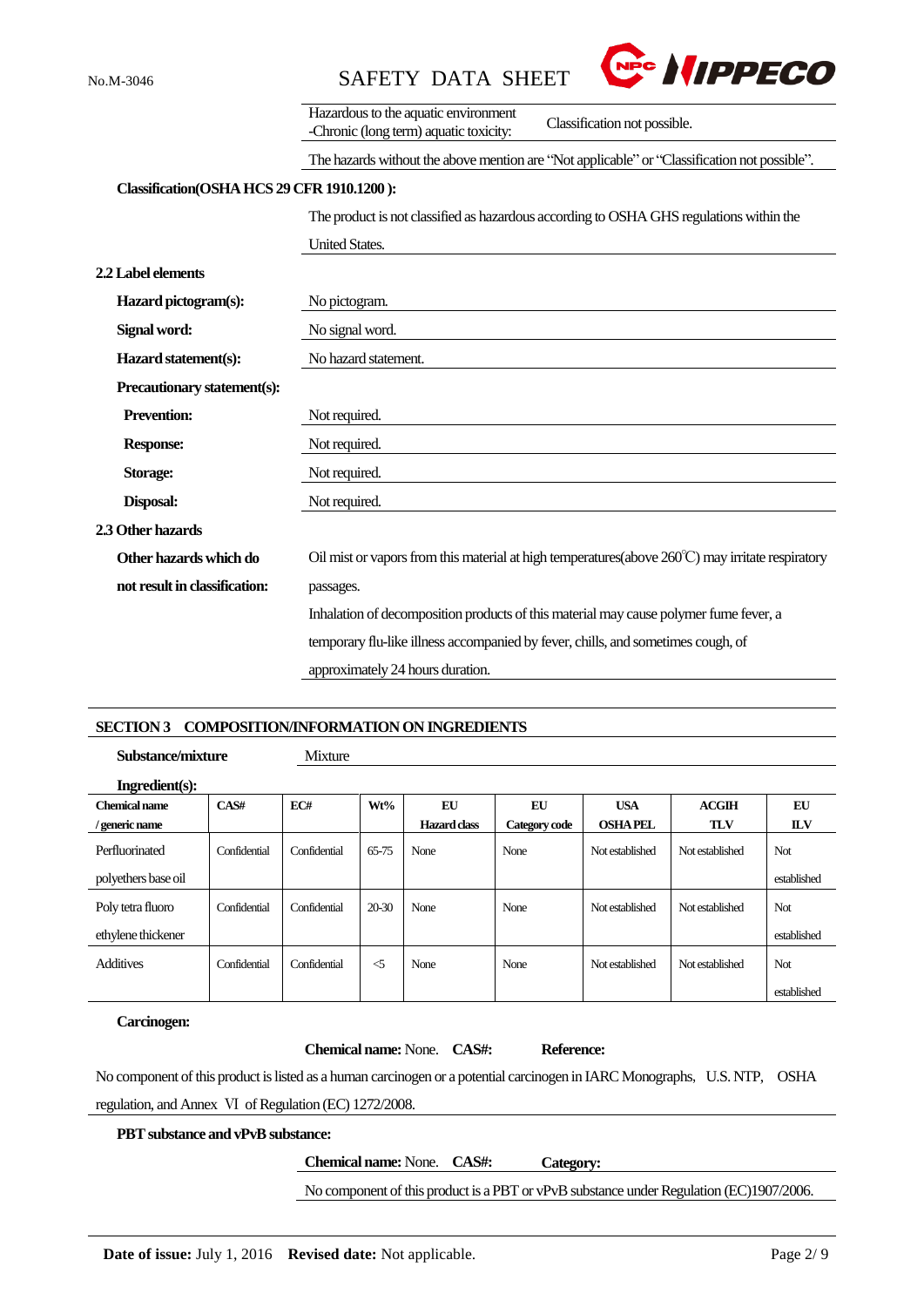

A statement that the specific chemical identity(ies) and/or exact percentage(s) of composition has been withheld as a trade secret.

# **SECTION 4 FIRST AID MEASURES**

| 4.1 Description of first aid measures                                          |                                                                                        |  |  |
|--------------------------------------------------------------------------------|----------------------------------------------------------------------------------------|--|--|
| <b>Inhalation:</b>                                                             | Remove exposed person to fresh air if adverse effects are observed.                    |  |  |
| Skin:                                                                          | Wash with soap and water. Get medical attention if irritation develops.                |  |  |
| Eye:                                                                           | Flush immediately with water for at least 15 minutes. Get immediate medical attention. |  |  |
| <b>Ingestion:</b>                                                              | Do not make person vomit unless directed to do so by medical personnel.                |  |  |
| <b>Protection of first-aiders:</b>                                             | No action shall be taken involving any personal risk or without suitable training.     |  |  |
| 4.2 Most important symptoms and effects, both acute and delayed                |                                                                                        |  |  |
|                                                                                | See SECTION 11 for more detailed information on health effects and symptoms.           |  |  |
| 4.3 Indication of any immediate medical attention and special treatment needed |                                                                                        |  |  |
| Notes to physician:                                                            | Treatment should in general be symptomatic and directed to relieving any effects.      |  |  |
|                                                                                |                                                                                        |  |  |

## **SECTION 5 FIRE FIGHTING MEASURES**

| 5.1 Extinguishing media                                   |                                                                                                    |  |  |  |
|-----------------------------------------------------------|----------------------------------------------------------------------------------------------------|--|--|--|
| Suitable extinguishing media:                             | Use water fog, foam, dry chemical or carbon dioxide to extinguish flames.                          |  |  |  |
| <b>Unsuitable extinguishing</b>                           | DO NOT use forcible water. See SECTION 11 for more detailed information on health effects          |  |  |  |
| media:                                                    | and symptoms.                                                                                      |  |  |  |
| 5.2 Special hazards arising from the substance or mixture |                                                                                                    |  |  |  |
| Hazards from the substance                                | In a fire or if heated, a pressure increase will occur and the container may burst.                |  |  |  |
| or mixture:                                               | Formation of toxic gases is possible during heating or in case of fire.                            |  |  |  |
| <b>Hazardous combustion</b>                               | Combustion products may include the following:                                                     |  |  |  |
| products:                                                 | Carbon oxides $(CO, CO2)$ , HF, $COF2$ .                                                           |  |  |  |
|                                                           | Decomposition at flame temperatures may form toxic fluorine compounds. Avoid breathing             |  |  |  |
|                                                           | decomposition products.                                                                            |  |  |  |
| 5.3 Advice for firefighters                               |                                                                                                    |  |  |  |
| <b>Special precautions for</b>                            | Promptly isolate the scene by removing all persons from the vicinity of the incident if there is a |  |  |  |
| fire-fighters:                                            | fire. No action shall be taken involving any personal risk or without suitable training.           |  |  |  |
| Special protective equipment                              | Fire-fighters should wear appropriate protective equipment and self-contained breathing            |  |  |  |
| for fire-fighters:                                        | apparatus with a full face-piece operated in positive pressure mode.                               |  |  |  |

### **SECTION 6 ACCIDENTAL RELEASE MEASURES**

# **6.1Personal precautions, protective equipment and emergency procedures For non-emergency personnel:** Eliminate all ignition sources. Evacuate surrounding areas.  **For emergency responders:** Particular danger of slipping on leaked/spilled product. **6.2 Environmental precautions**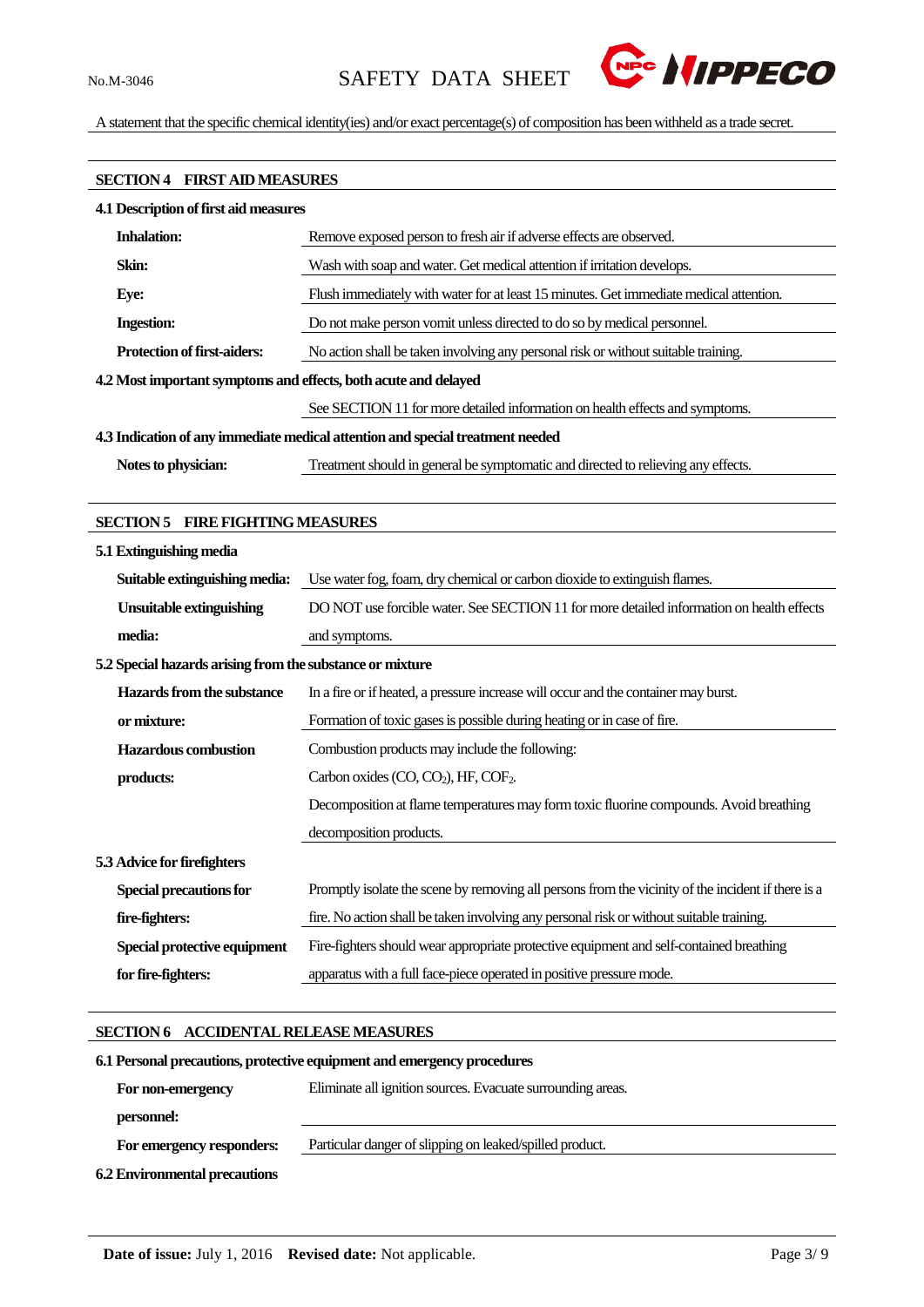

Should be prevented from contaminating soil or from entering sewage and drainage systems

and bodies of water.

| 6.3 Methods and material for containment and cleaning up |                                                                                                    |  |  |  |
|----------------------------------------------------------|----------------------------------------------------------------------------------------------------|--|--|--|
| Small spill:                                             | Move containers from spill area. Absorb with an inert material and place in an appropriate         |  |  |  |
|                                                          | waste disposal container. Dispose of via a licensed waste disposal contractor.                     |  |  |  |
| Large spill:                                             | Move containers from spill area. Prevent entry into sewers, water courses, basements or            |  |  |  |
|                                                          | confined areas. Contain and collect spillage with non-combustible, absorbent material e.g. sand,   |  |  |  |
|                                                          | earth, vermiculite or diatomaceous earth and place in container for disposal according to local    |  |  |  |
|                                                          | regulations. Suction or scoop the spill into appropriate disposal or recycling vessels, then cover |  |  |  |
|                                                          | spill area with oil absorbent. Dispose of via a licensed waste disposal contractor.                |  |  |  |
| 6.4 Reference to other sections                          |                                                                                                    |  |  |  |
|                                                          | See SECTION 7 for information on safe handling.                                                    |  |  |  |
|                                                          | See SECTION 8 for information on personal protection equipment.                                    |  |  |  |
|                                                          | See SECTION 13 for disposal information.                                                           |  |  |  |

#### **SECTION 7 HANDLING AND STORAGE**

| 7.1 Precautions for safe handling                                |                                                                                                 |
|------------------------------------------------------------------|-------------------------------------------------------------------------------------------------|
| <b>Protective measures:</b>                                      | Put on appropriate personal protective equipment (see SECTION8).                                |
| Advice on general                                                | Workers should wash hands and face before eating, drinking and smoking.<br>Avoid contact        |
| occupational hygiene:                                            | with eyes, skin and clothing. Avoid breathing vapor or mist. Keep in the original container or  |
|                                                                  | an approved alternative made from a compatible material, kept tightly closed when not in use.   |
|                                                                  | Empty containers retain product residue and can be hazardous. Do not reuse container.           |
| 7.2 Conditions for safe storage, including any incompatibilities |                                                                                                 |
|                                                                  | Store in accordance with local regulations. Store in a dry, cool and well-ventilated area, away |
|                                                                  | from incompatible materials (see SECTION 10). Keep away from heat and direct sunlight.          |
|                                                                  | Keep container tightly closed and sealed until ready for use. Containers that have been opened  |
|                                                                  | must be carefully resealed and kept upright to prevent leakage. Store and use only in           |
|                                                                  | equipment/containers designed for use with this product. Do not store in unlabeled containers.  |
| Not suitable:                                                    | Prolonged exposure to elevated temperature.                                                     |
| 7.3 Specific end use(s)                                          |                                                                                                 |
|                                                                  | No further relevant information available.                                                      |

#### **SECTION 8 EXPOSURE CONTROLS / PERSONAL PROTECTION**

#### **8.1 Control parameters**

No exposure limit value known on the product itself. OHSA PEL: Not established ACGIH TLV: Not established NIOSH REL: Not established EU ILV: Not established

#### **8.2 Exposure controls**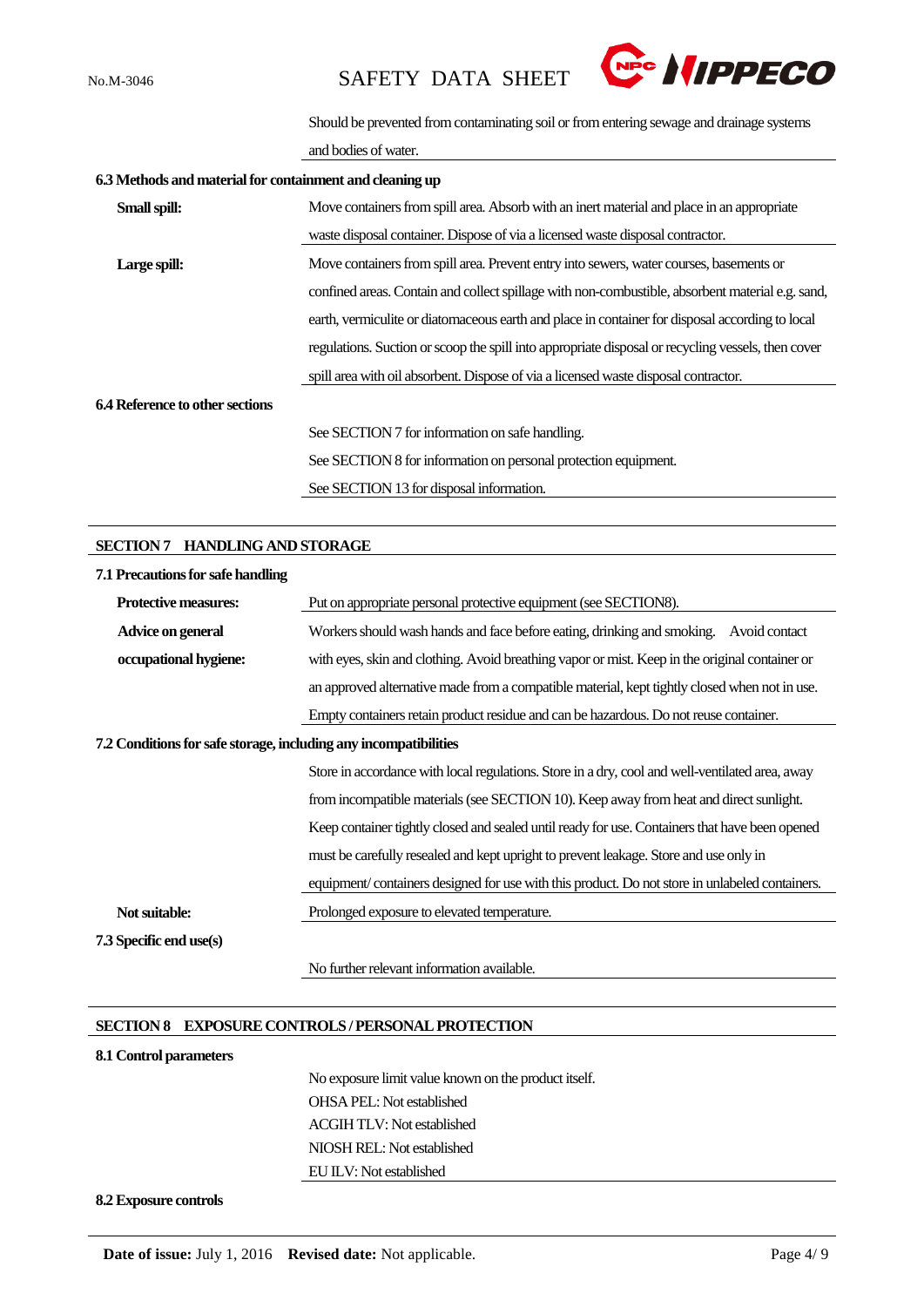

| Appropriate engineering<br>controls:                                  | When mist is generated, the limited part should be ventilated.<br>A washing facility/water for eye and skin cleaning purposes should be present. |                 |                                   |                                                                                                                                                                                                         |
|-----------------------------------------------------------------------|--------------------------------------------------------------------------------------------------------------------------------------------------|-----------------|-----------------------------------|---------------------------------------------------------------------------------------------------------------------------------------------------------------------------------------------------------|
| Individual protection measures, such as personal protective equipment |                                                                                                                                                  |                 |                                   |                                                                                                                                                                                                         |
| <b>Eye/face protection:</b>                                           | ⊠                                                                                                                                                | <b>Required</b> | $\Box$ Not required               | Wear safety glasses with side shields.                                                                                                                                                                  |
| Skin(hand/other) protection:                                          | ⊠                                                                                                                                                | Required        | $\Box$ Not required               | To prevent contact, wear impervious clothing                                                                                                                                                            |
|                                                                       |                                                                                                                                                  |                 |                                   | such as gloves, apron.                                                                                                                                                                                  |
| <b>Respiratory protection:</b>                                        |                                                                                                                                                  | <b>Required</b> | $\boxtimes$ Not required          | No special respiratory protection equipment is<br>required under normal conditions of use with<br>adequate ventilation.<br>In case of insufficient ventilation, wear suitable<br>respiratory equipment. |
| <b>Thermal hazards:</b>                                               |                                                                                                                                                  | <b>Required</b> | $\boxtimes$ Not required          | Not normally required.                                                                                                                                                                                  |
| <b>Environmental exposure</b><br>controls:                            |                                                                                                                                                  |                 | Avoid release to the environment. |                                                                                                                                                                                                         |

# **SECTION 9 PHYSICAL AND CHEMICAL PROPERTIES**

# **9.1 Information on basic physical and chemical properties**

| Appearance:                        | Smooth, white, semi-solid. |
|------------------------------------|----------------------------|
| Odor:                              | Odorless.                  |
| Odor threshold:                    | Not determined.            |
| pH:                                | Not determined.            |
| <b>Melting point/freezing</b>      | Not determined.            |
| point(°C):                         |                            |
| <b>Initial boiling point and</b>   | Undetermined.              |
| boiling range $(°C)$ :             |                            |
| Flash point( $°C$ ):               | Not applicable.            |
| <b>Evaporation rate:</b>           | Not determined.            |
| <b>Upper/lower flammability or</b> | Not determined.            |
| explosive limits:                  |                            |
| Vapor pressure:                    | Not determined.            |
| <b>Relative density:</b>           | Not determined.            |
| Density/specific gravity:          | Ca. $1.9(25^{\circ}C)$     |
| Solubility(ies):                   | Negligible (in water).     |
| Partition coefficient: n-          | Not determined.            |
| octanol/water:                     |                            |
| <b>Auto-ignition</b>               | Not determined.            |
| temperature(°C):                   |                            |
| <b>Decomposition</b>               | Not determined.            |
| temperature(°C):                   |                            |
| <b>Viscosity</b> (m Pa s):         | Not determined.            |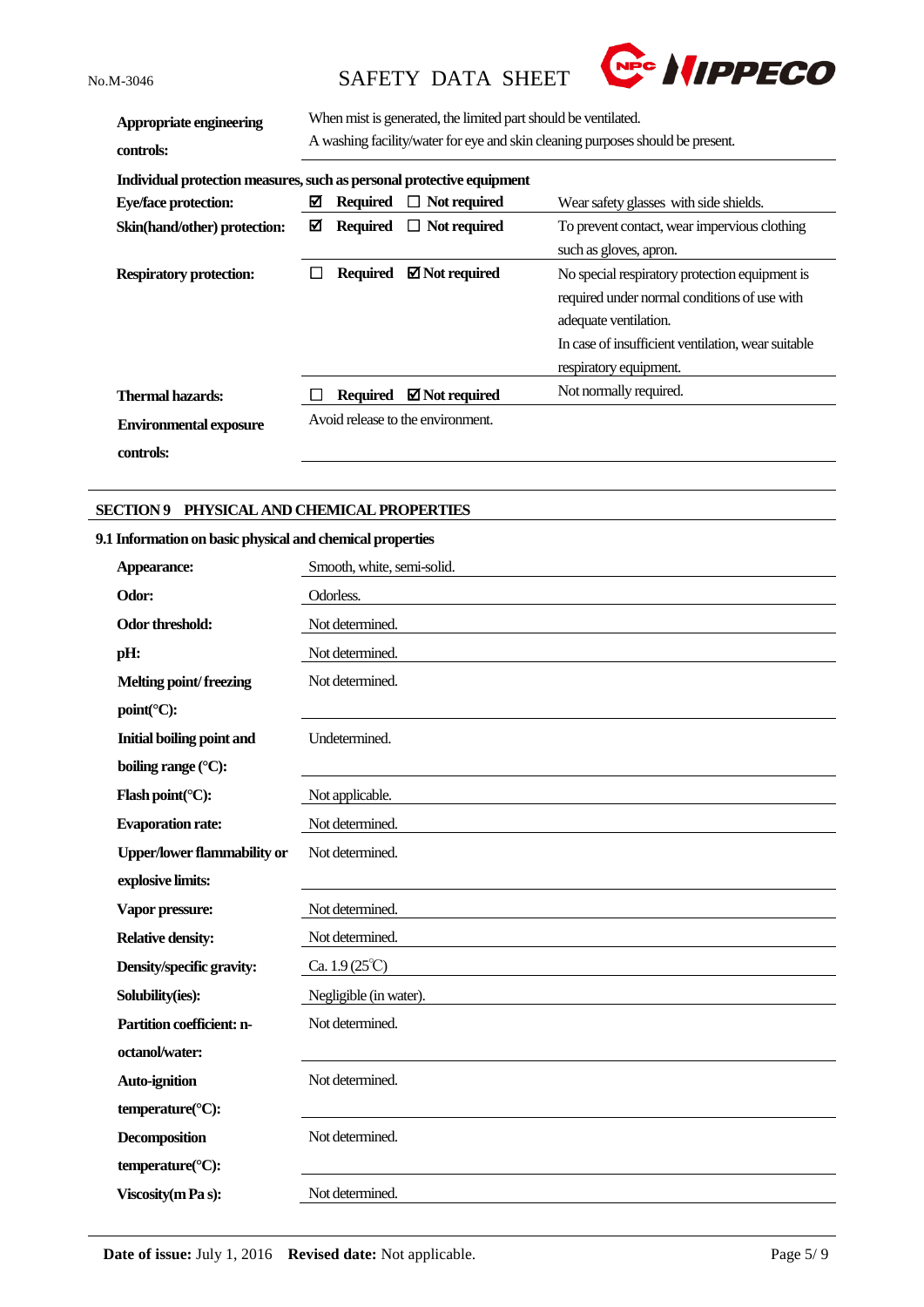

**Explosive properties:** Not determined.

**Oxidizing properties:** Not determined.

**9.2 Other information** .

No further relevant information available.

| <b>SECTION 10 STABILITY AND REACTIVITY</b>                                                |                                                                                |  |  |  |
|-------------------------------------------------------------------------------------------|--------------------------------------------------------------------------------|--|--|--|
| 10.1 Reactivity                                                                           | No specific test data available for this product.                              |  |  |  |
| 10.2 Chemical stability                                                                   | $\boxtimes$ Stable<br>$\Box$ Unstable                                          |  |  |  |
| 10.3 Possibility of hazardous reactions                                                   |                                                                                |  |  |  |
|                                                                                           | $\Box$ May Occur $\Box$ Will not occur                                         |  |  |  |
| 10.4 Conditions to avoid                                                                  | Heat, sparks, flames, and other ignition sources.                              |  |  |  |
| 10.5 Incompatible materials                                                               | Acids. Oxidizing agents such as $H_2O_2$ , permanganates and perchlorates.     |  |  |  |
|                                                                                           | Halogens and halogenated compounds.                                            |  |  |  |
| 10.6 Hazardous decomposition products                                                     |                                                                                |  |  |  |
|                                                                                           | Carbon oxides (CO, CO <sub>2</sub> ), HF,COF <sub>2</sub>                      |  |  |  |
|                                                                                           | Decomposition at flame temperatures may form toxic fluorine compounds.         |  |  |  |
|                                                                                           |                                                                                |  |  |  |
| <b>SECTION 11</b>                                                                         | <b>TOXICOLOGICAL INFORMATION</b>                                               |  |  |  |
| 11.1 Information on toxicological effects                                                 |                                                                                |  |  |  |
| Likely routes of exposure:                                                                | Eye contact, skin, ingestion.                                                  |  |  |  |
|                                                                                           | Symptoms related to the physical, chemical, and toxicological characteristics: |  |  |  |
|                                                                                           | See SECTION 4 for skin contact, eye contact, and ingestion.                    |  |  |  |
| Delayed and immediate effects and also chronic effects from short and long term exposure: |                                                                                |  |  |  |
|                                                                                           | Not applicable.                                                                |  |  |  |
| Numerous measures of toxicity:                                                            |                                                                                |  |  |  |
|                                                                                           | Not applicable.                                                                |  |  |  |
| <b>Acute toxicity:</b>                                                                    | Oral: rats LD50: > 2000 mg/kg(Base oil)                                        |  |  |  |
|                                                                                           | Dermal: rats LD50: > 2000 mg/kg(Base oil)                                      |  |  |  |
|                                                                                           | Inhalation (vapor): No data available.                                         |  |  |  |
|                                                                                           | Inhalation (mist): No data available.                                          |  |  |  |
| Skin corrosion/irritation:<br>Serious eye damage/irritation:                              | No known significant effects or critical hazards.                              |  |  |  |
|                                                                                           | No known significant effects or critical hazards.                              |  |  |  |
| <b>Sensitization-Respiratory:</b>                                                         | No known significant effects or critical hazards.                              |  |  |  |
| Sensitization-Skin:                                                                       | No known significant effects or critical hazards.                              |  |  |  |
| Germ cell mutagenicity:                                                                   | No known significant effects or critical hazards.                              |  |  |  |
| Carcinogenicity:                                                                          | Base oil, Thickener, Additives: Not listed by IARC, OSHA, NTP, EU and ACGIH.   |  |  |  |
| <b>Toxic to reproduction:</b>                                                             | No known significant effects or critical hazards.                              |  |  |  |
| Specific target organ systemic<br>toxicity following single<br>exposure:                  | No known significant effects or critical hazards.                              |  |  |  |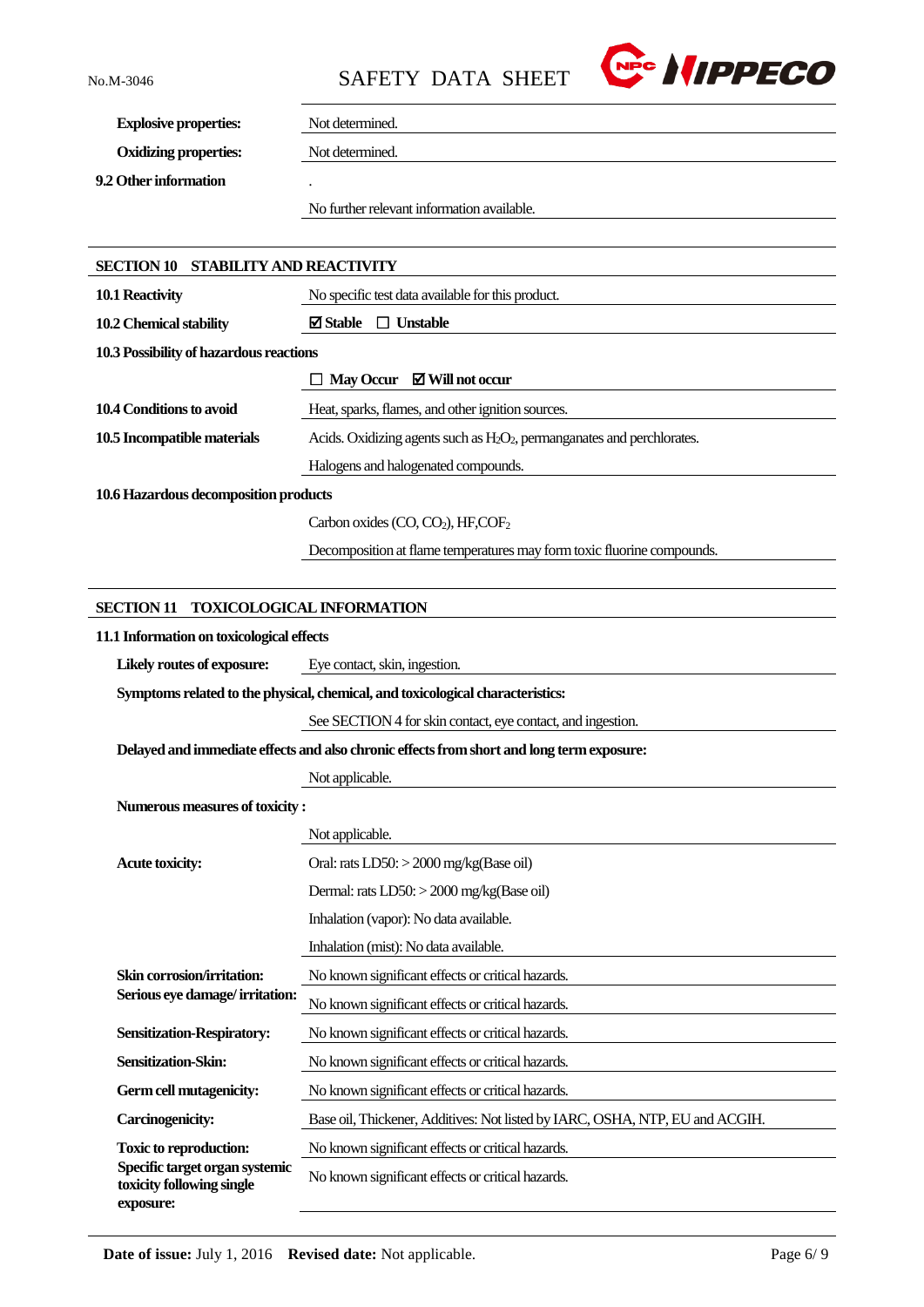

| Specific target organ systemic<br>toxicity following repeated<br>exposure: | No known significant effects or critical hazards. |
|----------------------------------------------------------------------------|---------------------------------------------------|
| <b>Aspiration hazard:</b>                                                  | No known significant effects or critical hazards. |
| <b>Other information:</b>                                                  | No further relevant information available.        |
|                                                                            |                                                   |

# **SECTION 12 ECOLOGICAL INFORMATION**

| 12.1 Toxicity                           |                                                   |  |
|-----------------------------------------|---------------------------------------------------|--|
| <b>Aquatic:</b>                         | No further relevant information available.        |  |
| Terrestrial:                            | No further relevant information available.        |  |
| 12.2 Persistence and degradability      |                                                   |  |
|                                         | No specific test data available for this product. |  |
| 12.3 Bioaccumulative potential          | No further relevant information available.        |  |
| 12.4 Mobility in soil                   | No further relevant information available.        |  |
| 12.5 Results of PBT and vPvB assessment |                                                   |  |
|                                         | Not applicable.                                   |  |
| 12.6 Other adverse effects              | No additional information available.              |  |

# **SECTION 13 DISPOSAL CONSIDERATIONS**

#### **13.1Waste treatment methods**

| <b>Product and packaging:</b> | Place contaminated materials in disposable containers and dispose of in a manner consistent |
|-------------------------------|---------------------------------------------------------------------------------------------|
|                               | with applicable regulations. Contact local environmental or health authorities for approved |
|                               | disposal of this material.                                                                  |

| <b>SECTION 14 TRANSPORT INFORMATION</b>                                       |                                |  |
|-------------------------------------------------------------------------------|--------------------------------|--|
| 14.1 UN number                                                                | Not regulated.                 |  |
| 14.2 UN proper shipping name                                                  | Not regulated.                 |  |
| 14.3 Transport hazard class(es)                                               | Not regulated.                 |  |
| 14.4 Packing group                                                            | Not regulated.                 |  |
| 14.5 Environmental hazards                                                    |                                |  |
| <b>Marine pollutant:</b>                                                      | $\Box$ Yes Chemical name (wt%) |  |
|                                                                               | ⊠No                            |  |
| 14.6 Special precautions for user                                             | Not applicable.                |  |
| 14.7 Transport in bulk according to Annex II of MARPOL 73/78 and the IBC Code |                                |  |

Not applicable.

#### **SECTION 15 REGULATORY INFORMATION**

**15.1 Safety, health and environmental regulations/legislation specific for the substance or mixture**

**EU information**

**(EC)1907/2006** Not regulated.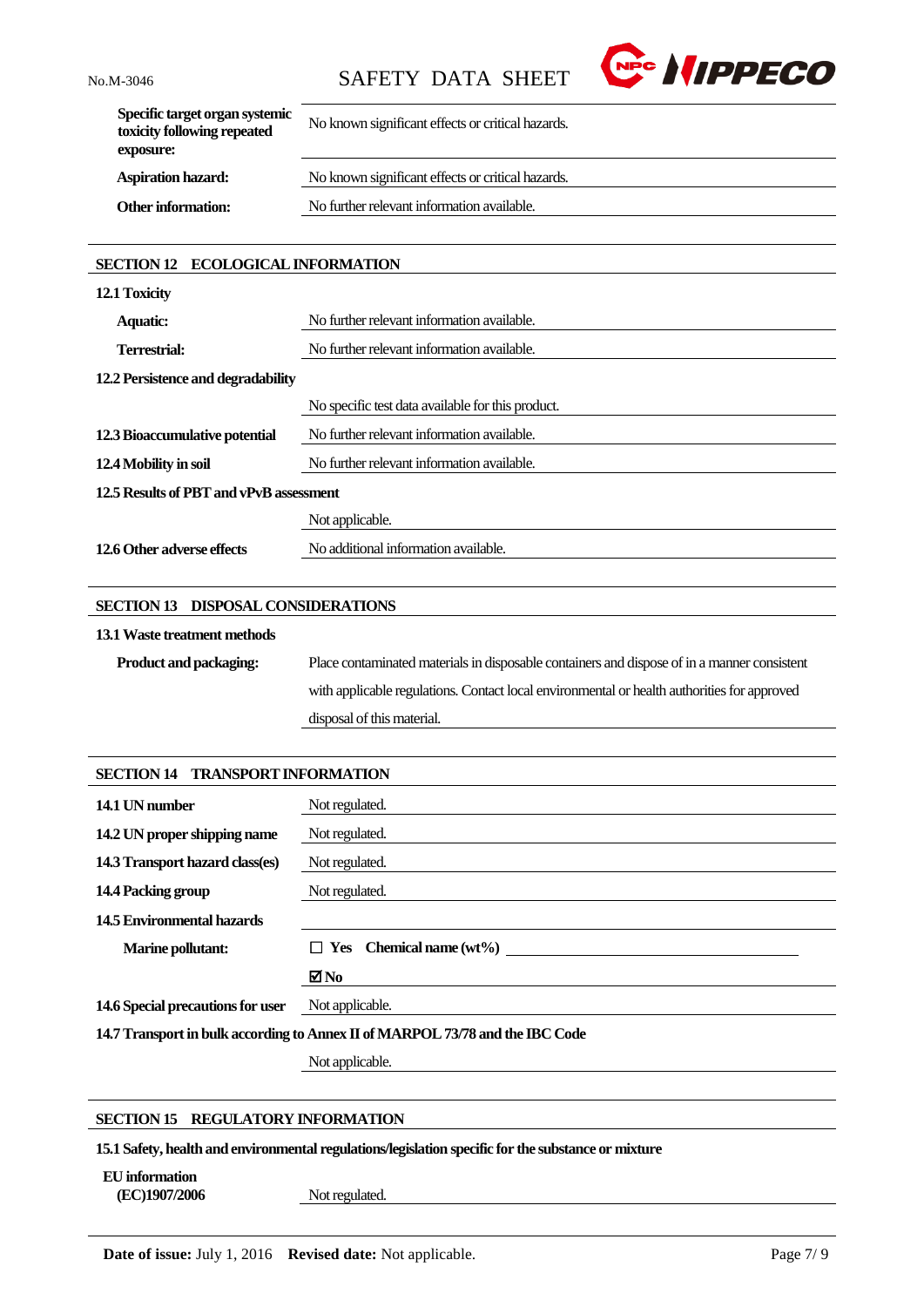

| Title VII:                                    |                                                                                            |  |
|-----------------------------------------------|--------------------------------------------------------------------------------------------|--|
| (EC)1907/2006                                 |                                                                                            |  |
| Title VII:                                    | Not regulated.                                                                             |  |
| (EC)1005/2009:                                | Not regulated.                                                                             |  |
| (EC)805/2004:                                 | Not regulated.                                                                             |  |
| (EU)649/2012:                                 | Not regulated.                                                                             |  |
| Others:                                       | No further relevant information available.                                                 |  |
| <b>USA</b> information                        |                                                                                            |  |
| <b>TSCA</b> (Toxic substances control act)    |                                                                                            |  |
|                                               | Not regulated. All ingredients are listed.                                                 |  |
| Information on the label under OSHA HCS       |                                                                                            |  |
| Signal word:                                  | Not required.                                                                              |  |
| Hazard statement(s):                          | Not required.                                                                              |  |
| Pictogram(s):                                 | Not required.                                                                              |  |
| Precautionary statement(s):                   | Not required.                                                                              |  |
| <b>Unclassified hazards</b>                   | Not applicable.                                                                            |  |
| (HNOC):                                       |                                                                                            |  |
| Percentage of ingredient(s)                   | Not applicable.                                                                            |  |
| with unknown toxicity:                        |                                                                                            |  |
| <b>SARA Title III § 313</b>                   |                                                                                            |  |
|                                               | <b>Chemical name:</b> None.<br>$Wt\%$ :                                                    |  |
| <b>California Proposition 65</b>              |                                                                                            |  |
|                                               | <b>Chemical name:</b> None.<br>$Wt\%$ :                                                    |  |
| <b>Others</b>                                 | No further relevant information available.                                                 |  |
| 15.2 Chemical safety assessment               |                                                                                            |  |
|                                               | This product contains substances for which Chemical Safety Assessments are still required. |  |
|                                               |                                                                                            |  |
| <b>SECTION 16</b><br><b>OTHER INFORMATION</b> |                                                                                            |  |
| <b>Other Information</b>                      |                                                                                            |  |
|                                               | No additional information available.                                                       |  |

**Date of Issue:** July 1, 2016

**The date of preparation of the**  Not applicable.

**SDS or the last change to it:**

**Literature reference:**

**- U.S. Department of Labor, 29CFR Part 1910.**

**- U.S. Environmental Protection Agency, 40CFR Part 372.**

**- U.S. Consumer Product Safety Commission, 16CFR Part 1500.**

**- ACGIH, Threshold Limit Values for Chemical Substances and Physical Agents and Biological Exposure Indices.**

**- U.S. Department of Health and Human Services National Toxicology Program, Annual Report on Carcinogens.**